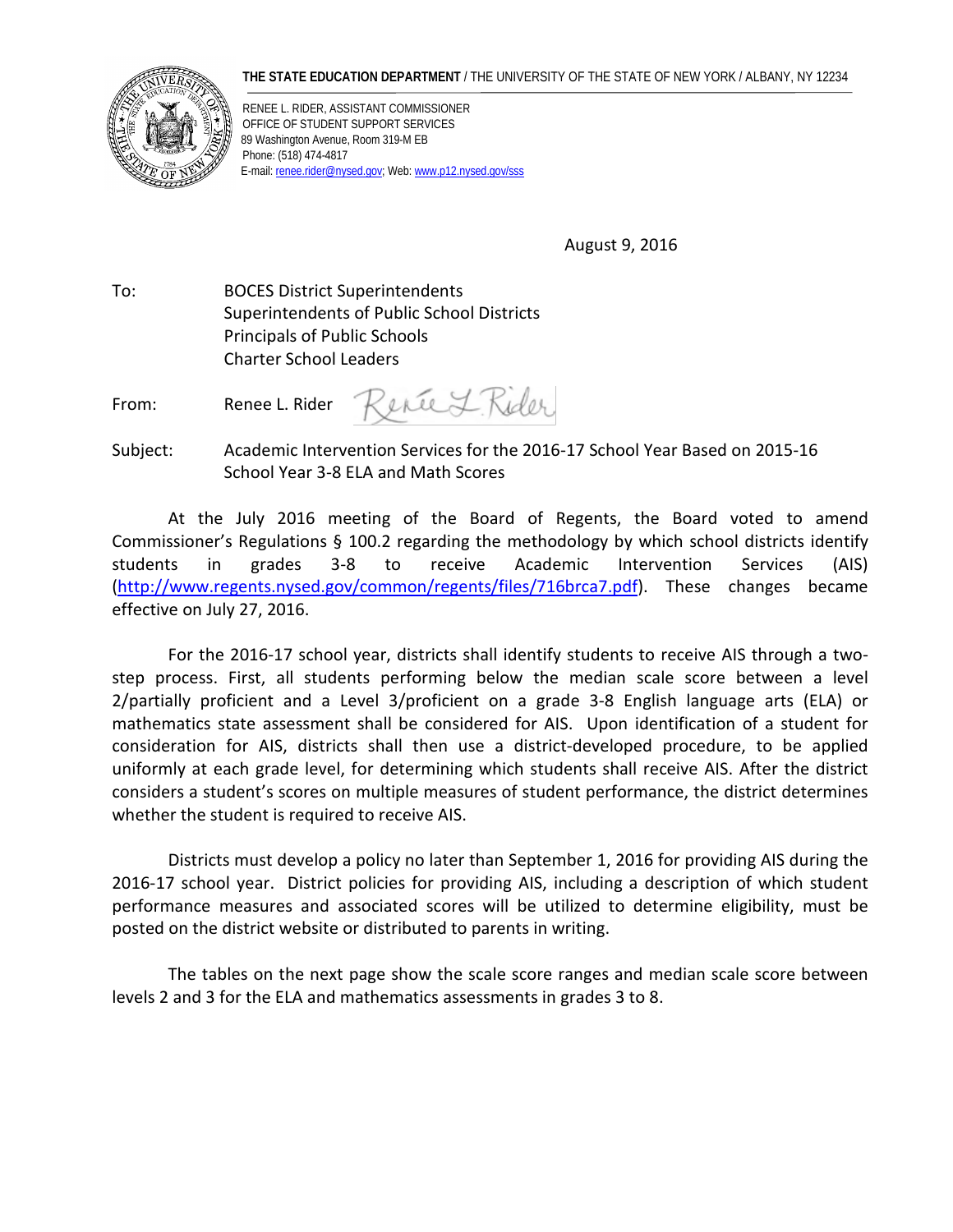|       |             |             |             |             | <b>Median Scale</b> |
|-------|-------------|-------------|-------------|-------------|---------------------|
|       |             |             |             |             | Score               |
|       |             |             |             |             | between             |
|       |             |             |             |             | Level 2 and         |
| Grade | NYS Level 1 | NYS Level 2 | NYS Level 3 | NYS Level 4 | Level 3             |
| 3     | 177-290     | 291-319     | 320-357     | 358-414     | 305                 |
| 4     | 172-286     | 287-319     | 320-342     | 343-410     | 303                 |
| 5     | 112-288     | 289-319     | 320-345     | 346-415     | 304                 |
| 6     | 128-282     | 283-319     | 320-337     | 338-419     | 301                 |
| 7     | 147-286     | 287-317     | 318-346     | 347-413     | 302                 |
| 8     | 130-283     | 284-315     | 316-342     | 343-395     | 300                 |

**Grades 3-8 ELA Scale Score Ranges by Performance Level and Median Scale Score between Level 2 and Level 3**

**Grades 3-8 Mathematics Scale Score Ranges by Performance Level and Median Scale Score between Level 2 and Level 3**

|       |             |             |             |             | <b>Median Scale</b> |
|-------|-------------|-------------|-------------|-------------|---------------------|
|       |             |             |             |             | Score               |
|       |             |             |             |             | between             |
|       |             |             |             |             | Level 2 and         |
| Grade | NYS Level 1 | NYS Level 2 | NYS Level 3 | NYS Level 4 | Level 3             |
| 3     | 137-284     | 285-313     | 314-339     | 340-401     | 299                 |
| 4     | 143-282     | 283-313     | 314-340     | 341-405     | 298                 |
| 5     | 153-293     | 294-318     | 319-345     | 346-416     | 306                 |
| 6     | 132-283     | 284-317     | 318-339     | 340-423     | 301                 |
| 7     | 150-292     | 293-321     | 322-347     | 348-409     | 307                 |
| 8     | 132-286     | 287-321     | 322-348     | 349-407     | 304                 |

Students who score below the median scale score between level 2 and level 3 (see shaded column in tables above) are identified as eligible for AIS. Districts must then apply local measures to determine which students shall receive AIS. These multiple measures may include, but are not limited to, the following:

- 1) developmental reading assessments for grades K-6;
- 2) New York State English as a Second Language Achievement Test (NYSESLAT);
- 3) benchmark and lesson-embedded assessments for reading and math in grades K-6 based on teacher designed and selected assessments;
- 4) common formative assessments that provide information about students' skills;
- 5) unit and lesson assessments for ELA, mathematics, science, social studies and Languages Other than English (LOTE) for grades 7-8; and/or
- 6) results of psychoeducational evaluations based on a variety of assessments and inventories.